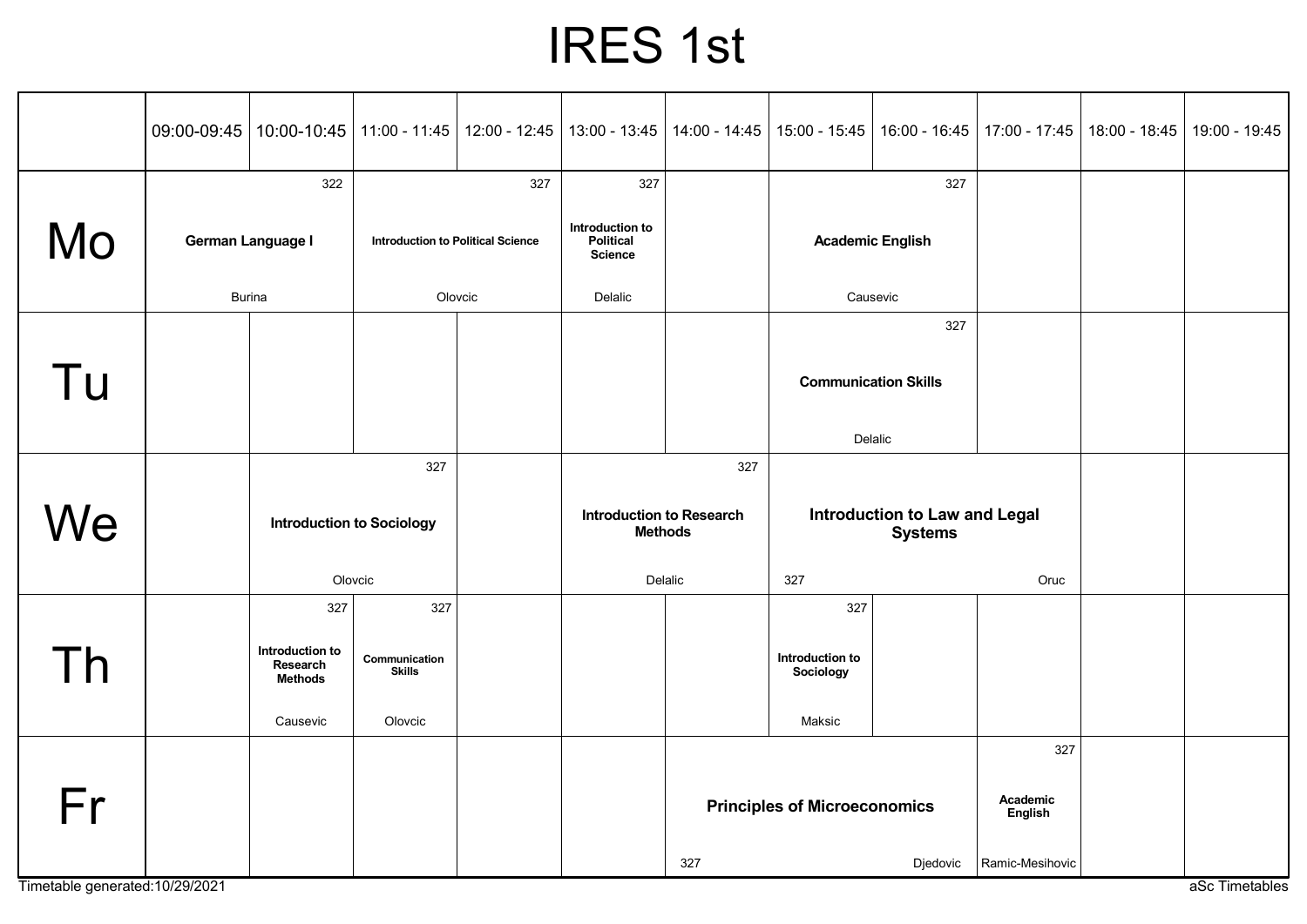## IRES 2nd

|                                 |                                           | 09:00-09:45   10:00-10:45               | 11:00 - 11:45                                | $12:00 - 12:45$                                        | 13:00 - 13:45                                                     | 14:00 - 14:45                      | 15:00 - 15:45                      | $16:00 - 16:45$                                      | 17:00 - 17:45               | 18:00 - 18:45     | 19:00 - 19:45  |
|---------------------------------|-------------------------------------------|-----------------------------------------|----------------------------------------------|--------------------------------------------------------|-------------------------------------------------------------------|------------------------------------|------------------------------------|------------------------------------------------------|-----------------------------|-------------------|----------------|
| Mo                              | 327<br><b>Statistics</b>                  |                                         |                                              |                                                        |                                                                   |                                    | <b>International Organizations</b> | 320                                                  |                             | <b>Statistics</b> |                |
|                                 | Djedovic                                  |                                         |                                              |                                                        |                                                                   |                                    | Hebib                              |                                                      | 216<br>Musanovic-Buljubasic |                   |                |
|                                 |                                           |                                         | 320                                          |                                                        |                                                                   | 320                                |                                    |                                                      |                             |                   |                |
| Tu                              |                                           |                                         | <b>Contemporary Foreign</b><br><b>Policy</b> |                                                        |                                                                   | <b>Classical Political Thought</b> |                                    |                                                      |                             |                   |                |
|                                 |                                           |                                         |                                              | Maksic                                                 |                                                                   | Maksic                             |                                    |                                                      |                             |                   |                |
| We                              |                                           | 320<br><b>Introduction to Diplomacy</b> |                                              | 320<br>Introduction to<br><b>Diplomacy</b><br>Causevic | 320<br>Classical<br><b>Political</b><br><b>Thought</b><br>Olovcic | 320<br>German in Use<br>Konjhodzic |                                    |                                                      |                             |                   |                |
|                                 |                                           | Kozljak<br>320<br>320                   |                                              | 323                                                    |                                                                   | SASE                               |                                    |                                                      |                             |                   |                |
| Th                              |                                           | Contemporary<br><b>Foreign Policy</b>   | <b>EU</b> and<br>European<br><b>Politics</b> | International<br>Organizations                         | <b>International Law and</b>                                      | <b>Diplomacy</b>                   |                                    |                                                      |                             |                   |                |
|                                 |                                           | Olovcic                                 | Causevic                                     | Hebib                                                  |                                                                   | Olovcic                            |                                    |                                                      |                             |                   |                |
| Fr                              | online<br><b>EU and European Politics</b> |                                         |                                              |                                                        |                                                                   | German in Use I                    | 320                                | SASE<br>International<br>Law and<br><b>Diplomacy</b> |                             |                   |                |
| Timetable generated: 10/29/2021 | Makul                                     |                                         |                                              |                                                        |                                                                   | Konjhodzic                         |                                    | Ramic-Mesihovic                                      |                             |                   | aSc Timetables |